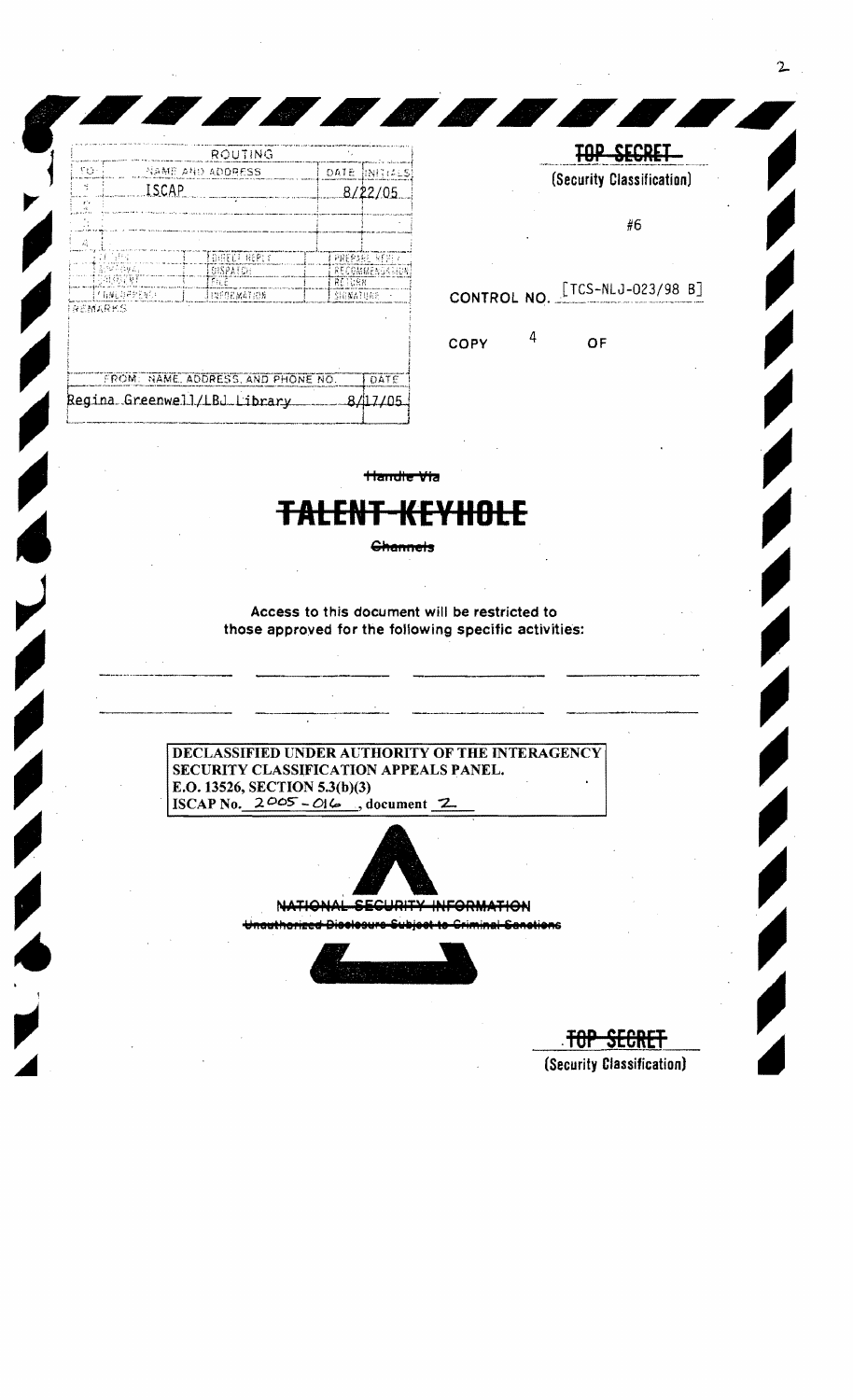

I

LBJ LIBRARY<br>Mandatory Review<br>Case # HLJ 04-19915CAP Appeal<br>Document # (0

 $\mathcal{L}_{\mathcal{L}}$ 

*The President's Daily Brief* 

*Tryp Secret* 24 *April* 1967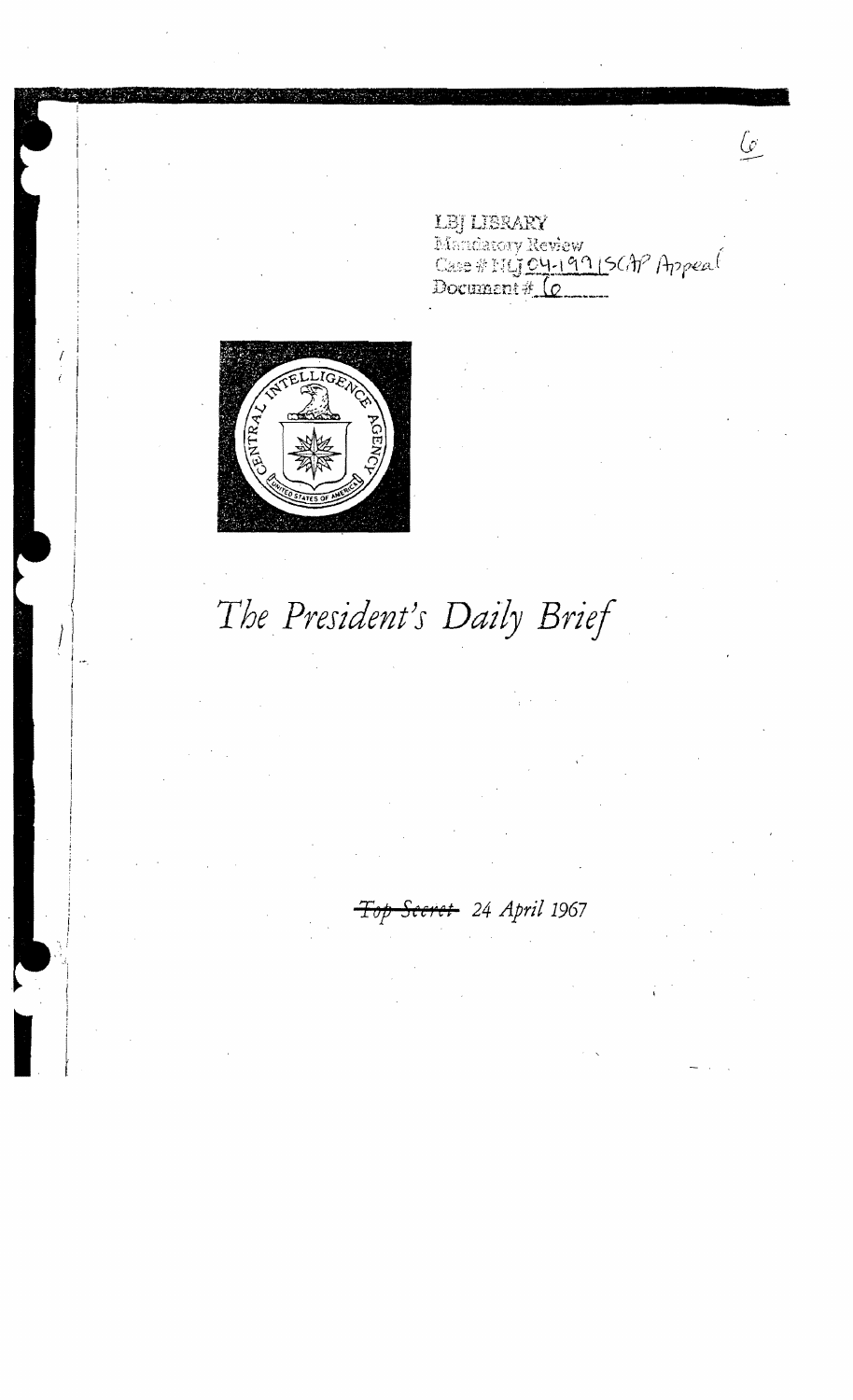**FOP SECRET**<br>
DAILY BRIEF<br>
24 APRIL 1967

'•<br>'•<br>'•

 $\bullet$ 

Portion identified as unresponsive to appeal

**---------------------------------------------------------**

डाउन

CONTAINS

**------------------------------------------------------.\_.** 

FOP SECRET CONTAINS SIGINT AND KEYHOLE MATERIAL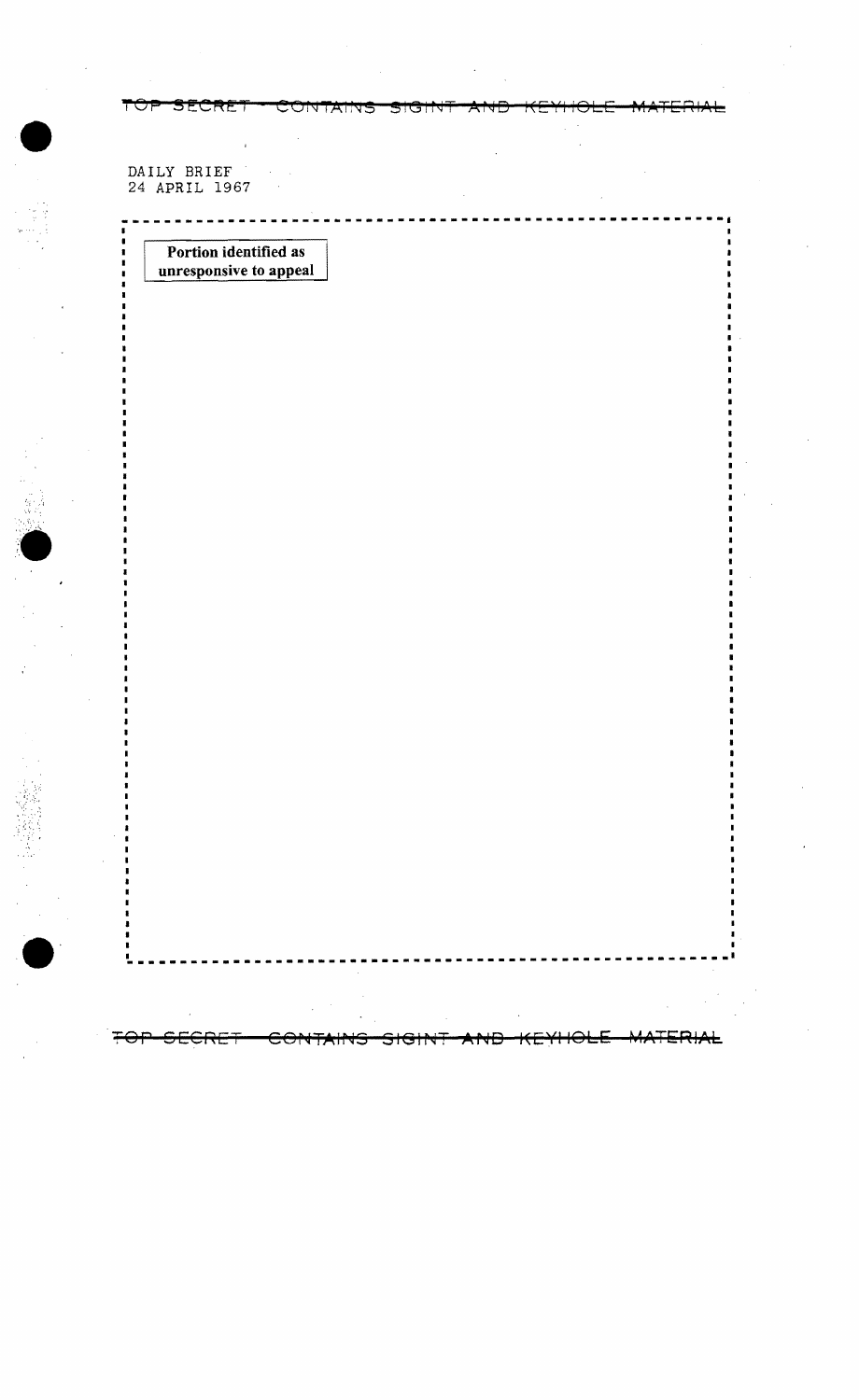$\bullet$ 

3. Soviet Union Soyuz-I, the new Soviet manned spacecraft launched on Saturday, has been having serious difficulties. The cosmonaut tried to bring the spacecraft down at 8:00 PM EST on Sunday, but failed. He tried on the next orbit, and may have succeeded. If not, he will have two or possibly three more chances, at ninety-minute intervals, to come down in the USSR Sunday night. Failing these, he must wait until Monday night.

> The difficulty in deorbiting may be a result of the troubles the spacecraft has been having with stabilization, communications, and power supplies. These are more serious than the Soviets have experienced with any of their previous manned craft.

Soyuz-l carried only one man, but had room for three. It was the first manned test of a new spacecraft the Soviets have been developing, most likely for a circumlunar flight. The Soviets may have originally intended a more complex mission for this spacecraft, such as orbiting a second spacecraft and transferring crew members, but scrapped these plans when troubles developed.

**-----------------------------------\_.\_---------------------**<sup>I</sup>

**Portion identified as unresponsive to appeal** 

 $\bullet$ 

I

**TOP SECRET** 

**JUINTAINS**